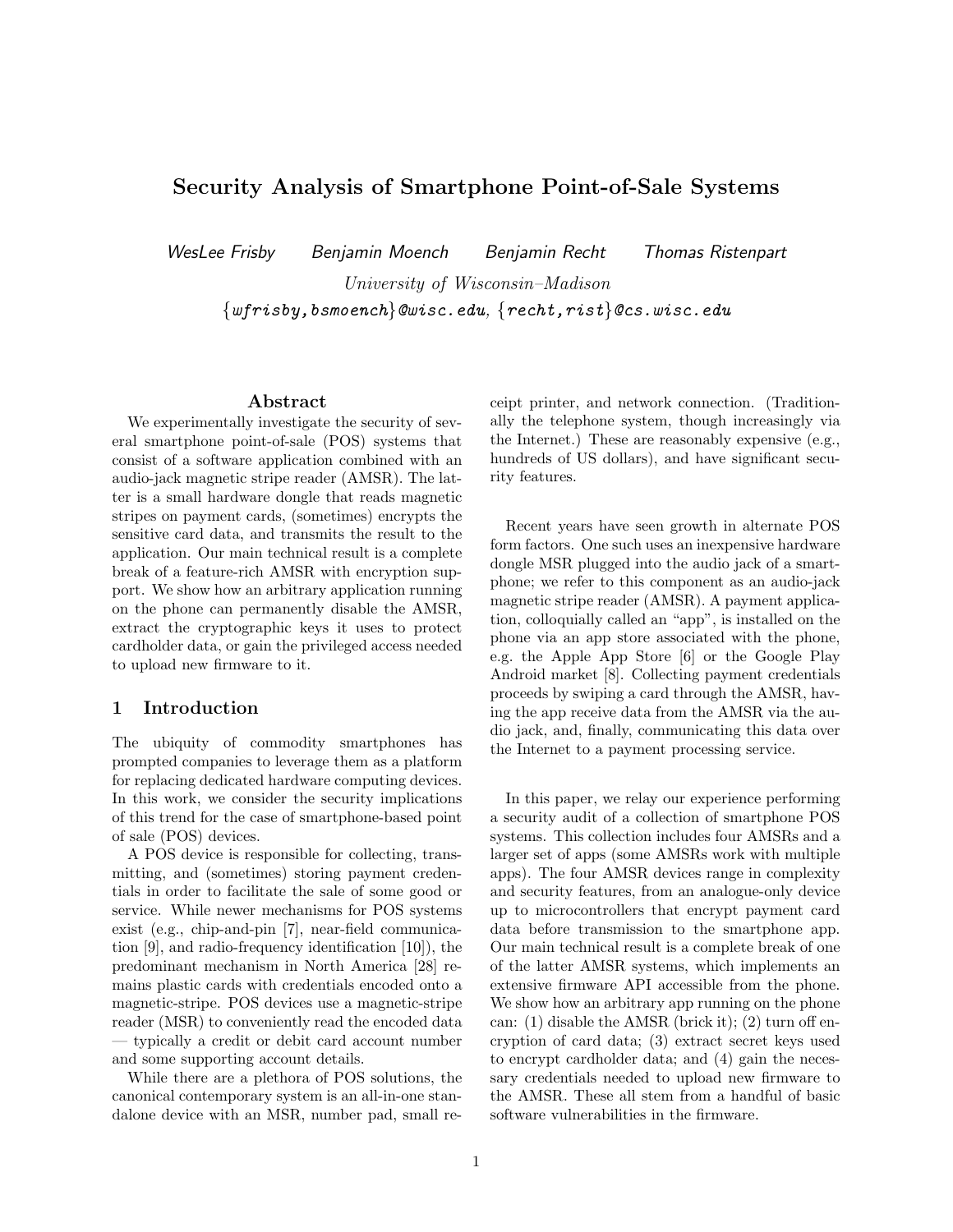### 2 Background

We start with a brief overview of payment transactions, using as an example credit card transactions. A credit card number (CCN) is a 12-20 decimal string. Most frequently CCNs are 16 digits. The first 6 digits are the issuer identification number (IIN), which specifies the issuing bank. The remaining digits specify the primary account number (PAN). The last 4 digits of the PAN are treated as public values. Plastic credit cards encode data on three tracks on the magnetic stripe. Track one data includes the full CCN, the card holders name, expiration date, service code and verification identifiers. Track 2 contains the full CCN again, along with the expiration date, service code and the card verification value (CVV1) which should not be confused with the CVV2 which is embossed on the back of credit cards. Track 3 contains the full CCN number along with additional security codes and identifiers to assist the backend processor.

A card-in-hand transaction commences by gathering the CCN from the card. This either occurs via manual entry (typing the card into a keypad on a POS device) or via swiping of the card through an MSR. In most transactions, the CCN is transmitted immediately to an acquiring bank, with which the merchant has an account. The acquiring bank makes an approval decision, but may consult further upstream entities (e.g., the issuing bank). When such online approvals cannot be made, the CCN and other data may be stored until such communication can be made. Approval decisions will sometimes require further information such as the CVV2.

Security of payment transaction handling is dictated by an industry standard, the payment card industry data security standard (PCI-DSS) [2]. Relevant to this work, the standard requires that: track 2 data never be stored and that PANs must only be stored in encrypted form with proper key management practices.

A study [16] in 2008 estimated, that a CCN (without CVV2) was worth \$0.10 to \$25 USD on the black market. Adding the CVV2 number raises this estimate from \$0.12 to \$50 USD. As such, there is direct fiscal incentive to steal them, and numerous incidents have been reported upon in which criminals setup various kinds of card skimmers [31, 30, 22]. We use the term skimmer to refer to any mechanism setup at the POS that captures card data during a transaction.

### 3 Smartphone POS Systems

We focus on smartphone POS systems that combine an audio-jack magnetic stripe reader (AMSR) dongle with a software payment application, colloquially an "app", that runs on the smartphone. We focus on the Android platform, but are not aware of any protections on other platforms (e.g., the Apple iPhone) that would render our attacks impossible.

Payment Apps. Payment apps are smartphone applications which have been designed specifically to facilitate plastic card transactions. Card data can be entered manually via a software keyboard interface or through an AMSR which will be discussed shortly. Android payment applications are installed via the Internet using Google's app Play Store. The payment app must authenticate itself to an acquirer. This is done using merchant credentials, e.g., a PIN or password setup. These credentials are either entered each time the app is started (or unsuspended) or they are stored on the phone. While these would not necessarily be the primary target of an attacker, they are sensitive because they allow logging into the acquirer using the merchants account.

We note that the protocol between the phone and the acquirer is another potential weak link for security. For example, we note that rampant logic vulnerabilities have been found in similar contexts such as single sign on [26] and web cashier services [25]. However, we did not analyze these protocols.

AMSRs. An audio-jack magnetic stripe reader (AMSR) is a hardware dongle that assists payment applications with reading magnetic card data. The audio jack provides a two-way communication channel. Unlike other interface options, like the docking port of iPhones, AMSRs are an attractive design point due to the fact that audio-jacks are standardized across smartphones and provide sufficient power that an AMSR need not have an internal power source.

We investigated a range of AMSR design points. Passive AMSRs do not accept messages from the app, and instead only send data to it in response to a card swipe. Active AMSRs implement an API to which the app can make requests. Consequently, the latter form of AMSR can provide more versatile functionality, in particular allowing reconfiguring the AMSR without special equipment.

A key differentiator for AMSRs is whether they encrypt card data using embedded keys. A canonical choice for key management is the derived unique key per transaction (DUKPT) standard [11]. We discuss relevant aspects of DUKPT in Section 6.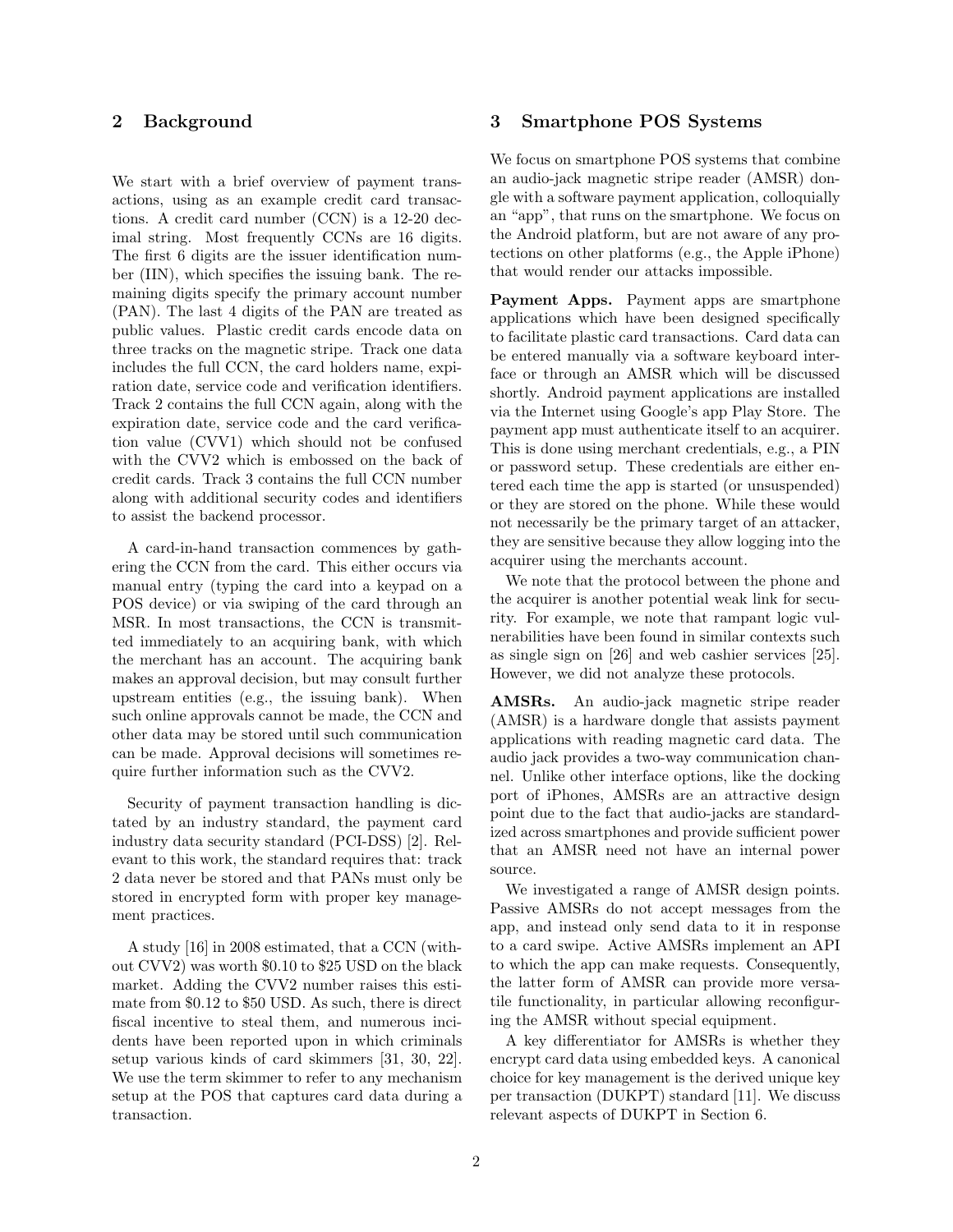### 4 Smartphone POS Threat Models

With the transition from standalone devices to smartphone-based POS systems comes a shift in security threats faced. We therefore provide an extensive discussion of the threat landscape in the context of AMSR systems, breaking them down in (roughly) order of adversarial access.

Network Adversaries. Wireless communications (WiFi, cellular data networks) are used by the POS app in order to transmit payment information, merchant credentials, and other sensitive data. A network adversary is one that can intercept or even modify communications to/from the app. In our analysis of the applications, we found that all applications were protected from a network adversary via use of TLS to encrypt card data.

Malicious Apps. While managed app stores, including Google's Play Store, monitor and attempt to remove malicious software, users are nevertheless often tricked into installing malware apps that make it past censors [20, 19]. Thus phones running POS systems could have malware apps installed. Here the permissions model of Android becomes relevant. At installation time, apps request a variety of permissions. For example, the RECORD AUDIO permission enables reading from the audio-jack while the INTERNET permission enables Internet access for the app. We assume below that the malicious app has arranged for needed permissions (e.g., by tricking the user into giving them).

An attack vector here is spying on the communication channel between the AMSR and legitimate app. Here security has (seemingly) serindipitously benefited from the fact that Android allows only one app to read from the audio-jack at a time. Parallel access to the audio-jack —the typical case on PCs— would enable malicious apps to listen in on communications between the AMSR and the legitimate app. In the case of AMSRs without encryption this would already be sufficient to perform software skimming.

Another vector for attack is globally readable storage locations, such as the SDcard. A poorly written payment app might write sensitive data to such a location, that could then be read by a malicious app.

Android allows users to install and use custom software keyboard applications, which can then be set as the default to be used by other apps. If a payment app uses a default keyboard, and it proves to be malicious, then manually entered data will be subject to theft. Looking ahead, the payment applications we studied used their own built-in software keyboard for input of customer card data, but default keyboards for usernames, passwords, and session login pins.

A final vector for attack is side channels over shared hardware components. Recent smart phones include, for example, accelerometers, which have been reported to enable a malicious app to infer the keys pressed on the screen with 78% accuracy [13]. This could reveal manually entered card information.

Fake POS Apps. An embellishment on the prior threat is to trick users into installing a fake version of a legitimate app. This is facilitated by the fact that an attacker can download the legitimate app, modify it to contain malicious functionality, e.g., a card skimmer, and republish it on the app market under a new name. This would allow the fake app to have the look and feel of the legitimate one. Typical phishing techniques, such as making the name of the new app close to that of the legitimate one, may confuse users. Fake apps have already been found in app stores [12, 32].

This would give the app immediate access to any manually entered card data as well as swiped card data should the AMSR not support encryption. A complicating issue for the attacker arises should it attempt to ensure that transactions are successfully handled, lest the merchant become suspicious due to failed transactions. While we have not investigated existing payment protocols in detail, we suspect that fake POS apps would not have too much difficulty with this. For example, the ability of a processor to remotely attest to the veracity of the smartphone app is limited.

Malicious OS. Should the OS of the smartphone be compromised, the attacker would have access to all manually entered card data, card data from AM-SRs that do not offer encryption, and possibly other sensitive information such as merchant credentials. Unfortunately, software vulnerabilities enabling root exploits have been discovered in the Android operating system [18, 21]. One vector for rooting the phone is via a privilege escalation attack by a malicious app, and indeed malware apps that include such attacks have been found in the app store [15].

Another vector by which OS compromise can be achieved is via physical access to the phone. A number of physical security vulnerabilities have been reported upon [29]. A specific threat is that a malicious recovery image can be flashed onto the phone and be executed in a manner that preserves user data. This holds true for many Android phones today (for example, our Samsung Galaxy S2), as we verified experimentally requiring only a USB cable.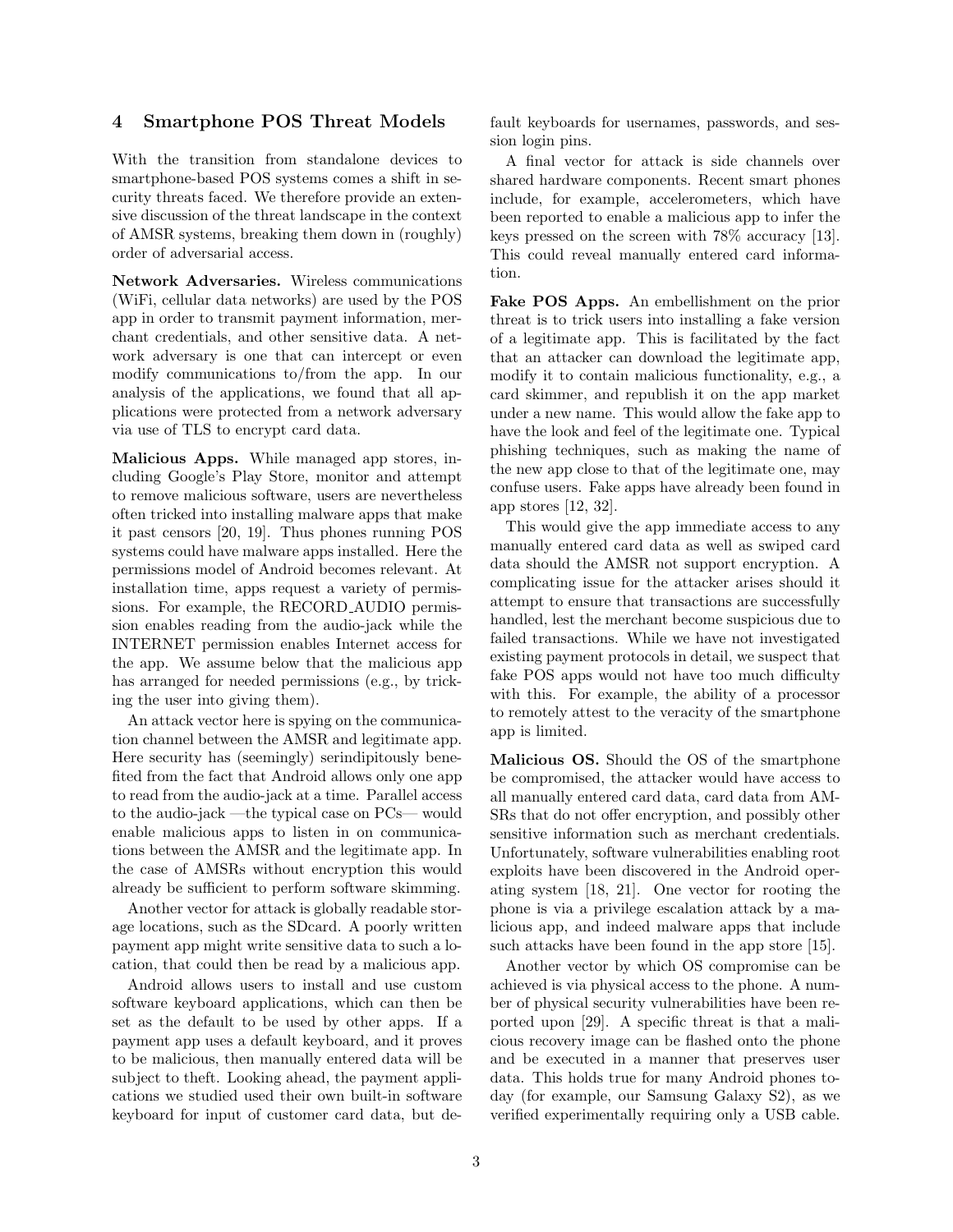Manufacturers are beginning to plug this vulnerability: flashing a new recovery image will require unlocking the bootloader, and this will erase existing data and apps. This, at least, provides some forward security, and increases detectability of compromise by users.

Malicious firmware. All but the simplest AMSR hardware devices are embedded systems running firmware that could be compromised. Vulnerabilities in the firmware code might be exploitable by a malicious app, leading to take control over the firmware, access to any cryptographic keys managed by the firmware, and the ability to access card data. Attackers in physical possession of the device could abuse AMSRs that do not lock their memory from external writes in order to install malicious firmware. This might erase old data, including cryptographic keys, and so the AMSR's continued functionality might depend on the attacker being able to install appropriate keys. In either case, the attacker would need a way in which to exfiltrate gathered data from the AMSR. This could be facilitated by cooperating with a malicious app or OS, or by setting up some kind of covert channel (c.f., [27]).

Malicious hardware. Hardware skimmers are a tried-and-true mechanism for gathering card data [31, 30, 22]. This works because magnetic cards do not store data in encrypted form. A motivated attacker could add malicious hardware to individual AMSR devices, or even the smartphone itself. The form factor of either could be a barrier to attackers, since it increases the difficulty of developing unnoticeable hardware skimmers. In the case of AMSRs with encryption, the malicious hardware would have to be inserted in a place that can access the bus between the microcontroller handling encryption and the magnetic card analog to digital converter.

Hardware skimmers could be inserted anywhere in the supply chain before it reaches the merchant or at some point when the device is left unattended.

Given that AMSRs are inexpensive, criminals may seek to mount replacement attacks, in which they swap out one AMSR for a malicious one. Because many AMSRs are commodity components with programmable firmware, the attacker could attempt to pre-program the AMSR firmware with both legitimate and malicious functionality. For AMSRs with encryption, completing transactions by such a trojan AMSR would require the attacker having access to legitimate cryptographic keys.

As with malicious firmware, a hardware skimmer would need some way to exfiltrate data. Cooperation with a malicious app or OS would make this work. An attacker might also insert a small wireless transmitter in order to transmit data to a nearby attacker.

Insider attacks. A significant fraction of credit card fraud arises due to insider attacks, namely those who are authorized users of the POS system. For example, in the United States, where it is customary for restaurant staff to handle card processing out of the view of the card owner, a common ploy is for staff to write down card details or double-charge the customer.

Such insider attacks might be made easier in the face of smartphone-based POS. AMSRs that do not support encryption could be used in conjunction with an easy-to-install app for skimming card data.

#### 5 Analysis of POS Systems

We obtained four types of AMSR devices and a corpus of compatible POS apps. A summary appears in Figure 1. We will start our analysis with the apps and then discuss the security of the individual AM-SRs.

| <b>AMSR</b> | Passive | Encryption | Analyzed apps      |  |
|-------------|---------|------------|--------------------|--|
| Square v1   | Yes     | Nο         | Square $2.2-2.2.5$ |  |
| Square $v2$ | Yes     | Yes        | Square 2.2.5-2.2.7 |  |
| Roamdata    | Yes     | Yes        | Intuit             |  |
|             |         |            | GoPayment 2.5.0,   |  |
|             |         |            | PhoneSwipe 1.4,    |  |
|             |         |            | PayAnywhere 1.5    |  |
| UniMag II   | No      | Yes        | Intuit             |  |
|             |         |            | GoPayment 2.5.0,   |  |

Figure 1: Summary of systems studied.

### 5.1 App Analysis

We begun our investigations with an analysis of POS apps. As discussed in prior sections, the app is a security-critical component of smartphone POS systems. In terms of card data confidentiality, the app (and OS) must remain uncompromised in the case of AMSRs that do not support encryption. We begin with a bit of background, and then discuss our analysis of POS apps. Our investigations here are not exhaustive, but rather serve to form a baseline understanding of the security posture of these critical components of smartphone POS systems.

Background. Android applications run within Google's Dalvik virtual machine and all are given unique application user IDs (UIDs). Permissions are then handled by standard Linux access-control lists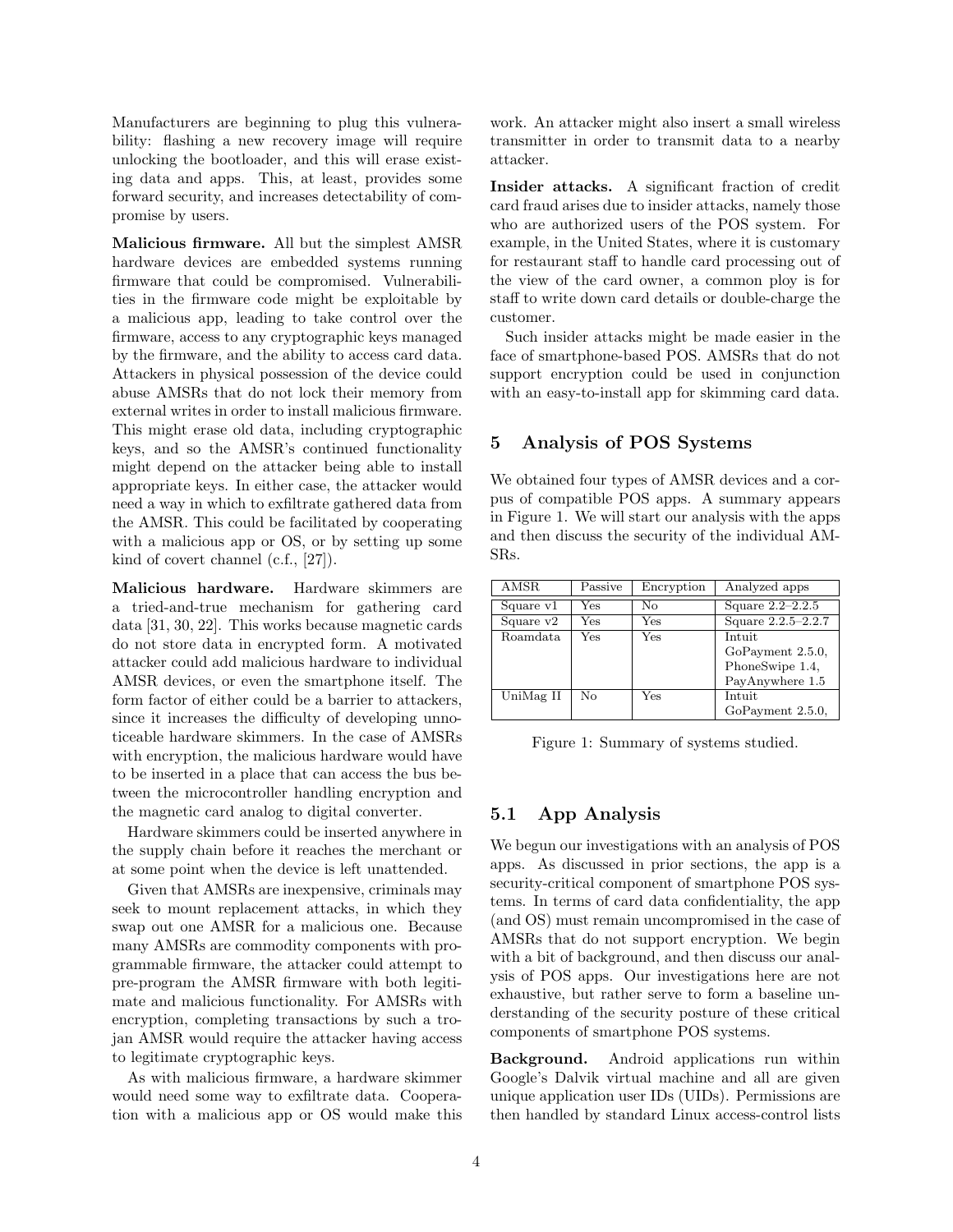(ACLs). Applications can execute native code outside the Dalvik VM, but permissions are handled in the same manner. Each application is provided with a private directory where information can be stored that cannot be read by other applications. System permissions are configured when the application is installed, in which case the user is presented with a list of permissions that the application has requested. It is up to the user to grant (install) or deny (not install) the application. Additional permission may be requested during an application update, but not dynamically while the application is running.

Software accessibility and analysis. Gaining access to smartphone POS apps and analyzing them is straightforward. The apps are freely available from app stores, and downloading them does not require a merchant account. A merchant account may be required to fully use the application but many applications contain a "demo" feature to test the application menus and swipe cards but do not actually allow someone to complete a transaction. The considerable number of development tools available for Android can then be brought to bear immediately for reverse engineering efforts.

We performed three areas of analysis related to the handling by apps of sensitive data such as customer and merchant credentials.

Card data storage and transmission. We used a combination of manual analysis and taint tracking by way of TaintDroid [14]. The latter enables realtime tracking of marked data items via identification of sensitive data sources and dangerous sinks (e.g., network calls). A custom set of sources and sinks were added to the TaintDroid framework for our purposes and the payment applications were then modified to hook in the TaintDroid add source functions at the locations card data enters the application. At the sinks TaintDroid monitored messages to detect potential leaks. One question we sought to answer was: Might apps accidentally leak card data by transmitting it unencrypted over the network or storing it unencrypted in locations on the phone that malicious apps might access it?

Fortunately, all apps analyzed used HTTPS for transmitting card data to processors. This is a testament to the benefit of Android's API support for TLS connections, in the form of the HttpsURLConnection API call.

In terms of storage in vulnerable places, we discovered that the Intuit GoPayment app stores Roam-Data AMSR messages on the SDcard. This is world readable, meaning that a malicious app could access it. Fortunately, the RoamData AMSR encrypts card data so this does not represent an immediate vulnerability. Nevertheless the app would do better to store such swipes in private memory. Some apps were also found to store encrypted card data within the application's private storage, which seems less damaging, but still might endanger forward security of card holder data should other exploitable vulnerabilities exist.

Handling of merchant credentials. Several of the apps used software-based encryption mechanisms in an attempt to protect merchant credentials such as login names and passwords. The PhoneSwipe, PayAnywhere, and Verifone apps all use the same, non-standard and insecure encryption scheme before storing data such as merchant login PINs, usernames, passwords, and non-sensitive portions of credit card numbers. The code for their encryption mechanism appears to have been copied from a contribution to the Android Snippets website by one Ferenc Hechler in 2009 [17].

This code uses the Andriod/Java crypto API [5]. First an AES key is generated using the Java crypto SHA-1 PRNG seeded with a password. Then an AES mode of operation is used to encrypt the data. The mode of operation is left unspecified. In all three apps, the password used was hardcoded in the app executable: "swipe" was used by two of the apps and "V3RIfon3" for the third. We verified that for the same app running on two different phones, the same AES key were generated.

Several apps used bcrypt [1] to hash merchant credential passwords for comparison with future logins. Like any password hashing scheme, an attacker that obtains these hashes, e.g. via compromising a stolen phone, would be able to mount offline brute-force attacks.

We note that some payment apps never stored any sensitive merchant credentials and instead used online logins every time the app booted up. For example, Square uses an HTTP session cookie.

Memory remanance. The payment apps consistently use the Java String class for storing card data. Use of the String class with sensitive data gives rise to various well-known security risks [4], in particular because the String class is immutable and consumer credentials cannot be zeroed out by the app when no longer needed. We verified the impact of this by taking memory snapshots after entering card data, waiting several minutes, and then killing the app with the Android debugger. Card data frequently remained in memory.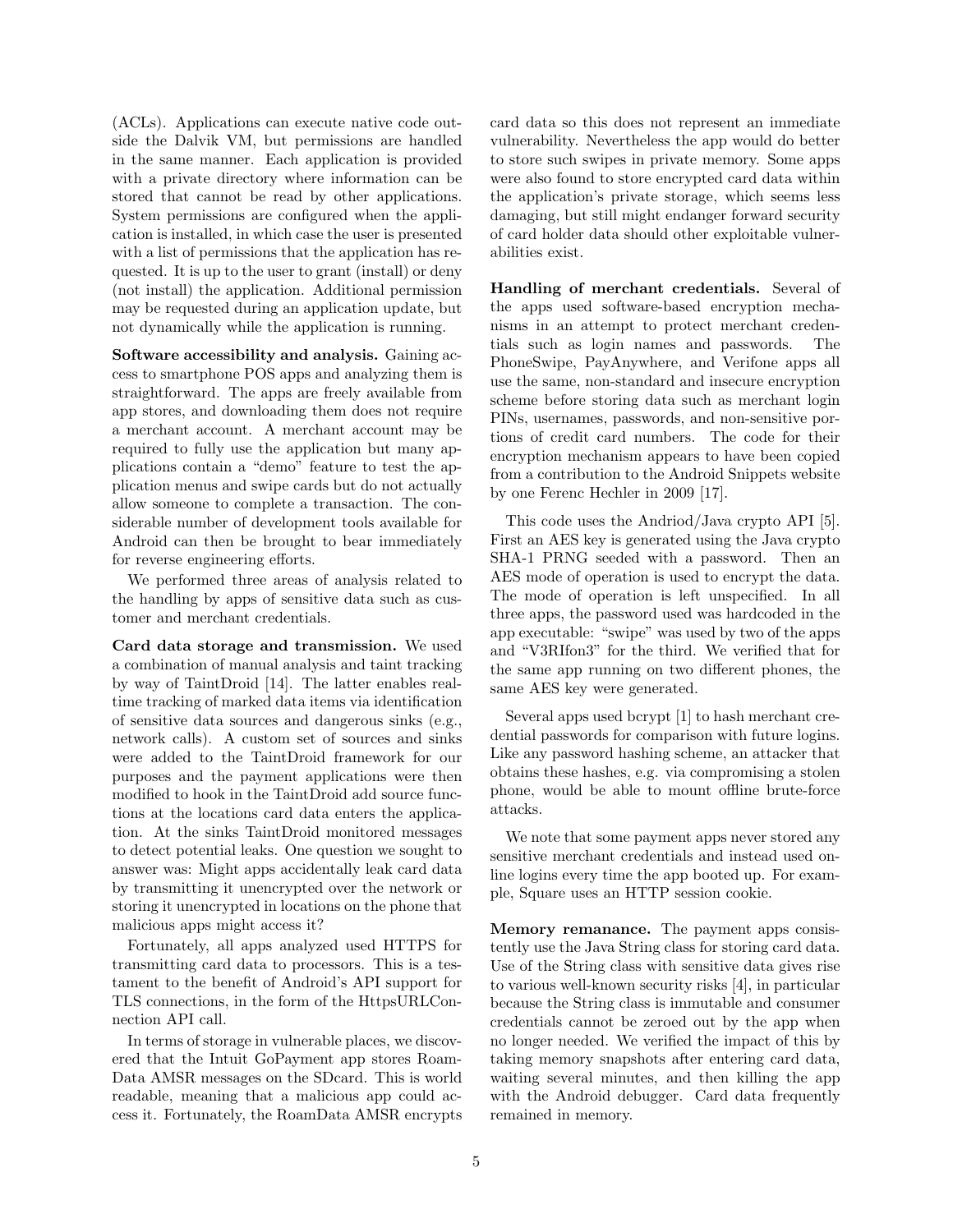#### 5.2 AMSR Analysis

We were able to obtain four different AMSRs at varying quantities by ordering them online. Each of the AMSRs were opened up to understand their hardware layout, identify commodity parts as a first step before further security analysis. Square V1 and RoamData reads only track 1 while Square V2 and the UniMag II reads tracks 1 and 2. We give more details about each AMSR in turn.

Square v1. The first generation Square AMSR is an analogue, passive device. It sends the included MSR's readings of a swipe directly, in analogue form, through the audio jack to the Square app. The data is decoded in software.

The lack of encryption on the AMSR renders Square vulnerable to attacks by a malicious OS, since the latter can likewise listen to the microphone audio channel. If it were not for the fact that Android disables parallel access to audio jack reads, a malicious app would likewise have been able to spy on transactions. The security implications of the lack of encryption by Square's AMSR was observed previously [3], though in the context of concern over criminals using AMSRs to record card details.

The Square v1 is a small device (2.5cm x 1.2cm), with a sealed plastic encasing. This design would make adding an unobservable hardware skimmer challenging.

Square v2. The Square V2 is a passive AMSR consisting of an analog magnetic strip reader, a battery, a TI MSP430G2412 microcontroller and an additional IC to amplify the audio output signal. We note that the JTAG fuse had been blown, which prevents hardware attacks via JTAG. Interestingly, the TI MSP430G2412 does not include basic bootstrap functionality, meaning that one cannot install new firmware onto the device. This prevents adversaries from easily loading malicious firmware onto a device.

The second generation AMSR provides on-device encryption, alleviating the security concerns surrounding the first generation device. This was the only AMSR to include a battery, and while this might seem to be a potential vector for denial of service (DoS) attacks, as far as we can tell the passive nature of the device ensures that significant battery drain only occurs during swipes.

The Square v2 is sealed with plastic encasing and is only slightly larger than the Square v1 at (2.5cm x 1.4cm). Inserting a unobserving hardware skimmer would still be challenging.

ROAM Data. The ROAM Data is a passive AMSR consisting of an analogue magnetic stripe reader, an analogue-to-digital converter (MagChip E424078J), and a PIC microcontroller (PIC16LF19360) that encrypts magnetic card data. PIC microcontrollers are known to protect code reads by using a code protect (CP) bit set to one during programming. Earlier versions of the PIC microcontroller allowed selective portions of memory [23] to be replaced even when the the CP bit is set to one. This would allow a hardware attacker to load a small program into the firmware's memory that could dump the rest of the firmware code, the firmware memory (including cryptographic keys), and setup a firmware skimmer.

Fortunately, the PIC microcontroller used in the ROAM Data AMSR protects against read access to the firmware. When the CP bit is set, all firmware must be erased before the flash may be reprogrammed. This does not disable reprogramming, and so an attacker could still load new firmware. But in doing so the chip will erase its memory contents so existing sensitive data is lost.

The device has no anti-tamper protection and has sufficient space that a well-designed, small hardware skimmer could be hidden inside the AMSR.

UniMag II. The IDTech UniMag II is an active AMSR with an analog magnetic strip reader, an IC to convert the analog magnetic card data to digital signals, and a TI MSP430FR5728 microcontroller to encrypt the card data. The UniMag II AMSRs we analyzed were the version distributed by Intuit as part of their Intuit GoPayment product. The JTAG fuse on the microcontroller was blown, disallowing this vector for hardware attacks. The UniMag II card reader is a commodity component used within several mobile payment products. The AMSR is therefore designed to be highly configurable. The TI chip includes a special bootloader mode which is accessible from a smartphone via the audio jack. This would support firmware updates in the field. Using the bootloader mode requires authentication, as discussed more in the next section.

Like the ROAM Data, the lack of anti-tamper protection and the form factor of the AMSR means that a hardware skimmer could be hidden within. Also like the ROAM Data, this AMSR encrypts card swipes using DUKPT. In theory this should prevent a malicious OS or app from compromising user data.

We will show in the next section that this is not the case. The firmware implements a rich API that provides smartphone-based software attackers with a large surface area to explore. Manual inspection of the binary of one of the apps that uses the UniMag II AMSR revealed a portion of the API. Further information was found within some public documentation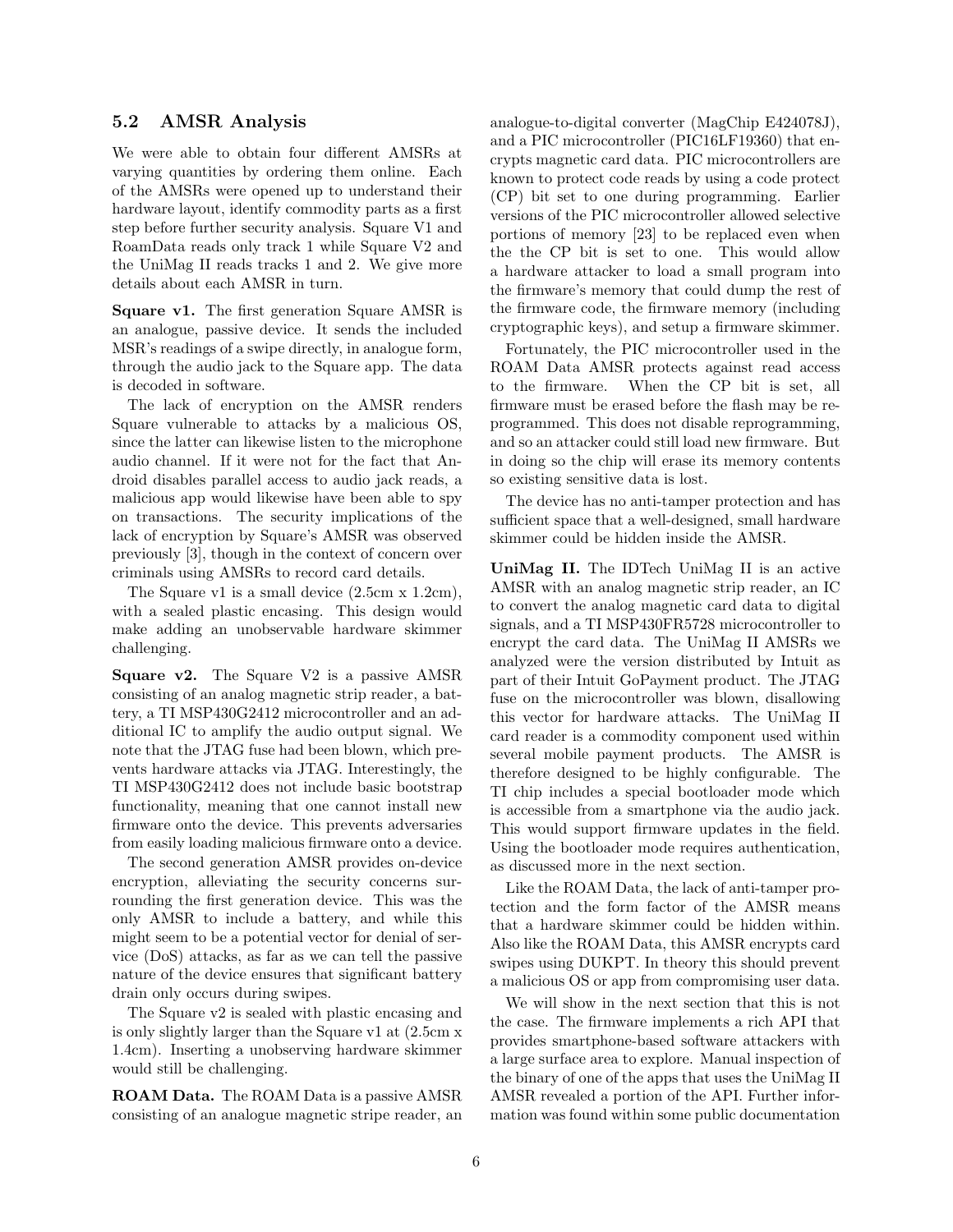for a similar device on the manufacturer's website. (Detailed documentation of this AMSR was not publicly available.) Several example commands are included in Figure 2. In the next section we will report on successful exploitation of these API commands in order to completely compromise the AMSR.

### 6 Vulnerabilities in the UniMag II

We did not have access to the firmware used by the UniMag II. To discover vulnerabilities, then, we built a bare-bones smartphone app that leveraged the IDTech SDK (contained within the Intuit Go-Payment application) to enable issuing commands of our choosing to the AMSR.

Lack of command authentication. For all commands but the one used to enter bootloader mode, the AMSR did not perform authentication of the source of the commands. On Android an arbitrary app can play audio, which is the same as sending a message to the audio jack. One app can write to the audio jack at a time on Android (other phones are different: the iPhone allows multiple apps to access the audio jack in parallel). The lack of authentication is therefore already a serious vulnerability, as any malicious app can send commands to the device whenever the legitimate POS application is not sending commands.

This already enables some attacks, such as a DoS against an unsuspecting device. For example, one seemingly benign command built into the API, but which is not used by the payment apps we investigated, can select which of the 3DES or AES block ciphers to use during encryption. Since the app expects 3DES, if the encryption mode is changed to AES, a merchant would not be able to process future card swipes.

Using well-formed API commands in a malicious manner, however, does not enable a full break of the system, meaning the ability to skim card data or, worse, extract the cryptographic keys used to encrypt card data. We therefore fuzz-tested the API to search for software vulnerabilities in the firmware's implementation. To start with, we built a mutationbased fuzzing protocol to automatically search for inputs that would trip up bugs in the software. This proved to be too slow to be of immediate help: the round-trip response time for each command sent to the AMSR was around 2 seconds. In order to exhaustively search a four byte command at this rate would have taken 272 years.

To expedite testing, we targeted commands that had variable lengths. Some of the commands we explored are summarized in Figure 2.

SetPrePAN command. We began with a command documented in the public manual and used in the app's SDK, the SetPrePAN command. When a swipe occurs, the AMSR sends both an encryption of the track 1 and 2 data and also the track 1 and 2 data in the clear, but with sensitive portions masked out with (replaced by) asterisks.

Recall that the first six digits of the PAN, the IIN, identifies where the card was issued and the card brand. The documentation states that the number of the first PAN digits returned in the clear could be any value less than or equal to six. The Set-PrePAN command sets the value. The last four digits of the PAN are also sent in the clear, and the rest are masked out. The first row in the table of Figure 3 shows the returned value (modulo the ciphertext) after a swipe using a test card and a PrePAN value of six.

The command has two arguments: a one byte length value and a one byte value indicating the number of characters to leave unmasked. Curious to determine if the firmware was interpreting the length byte as a signed or unsigned value, we set the byte to 0x80 which would be -128 signed or 128 unsigned. The AMSR responded with an ACK saying that the command succeeded. When we swiped our testing card we retrieved the data shown in Figure 3. All of Track 2 was unmasked. Compare this with the above swipe, where the correct number of digits were unmasked.

Subsequent swipes caused the AMSR to reboot and send out the initial powered-on message. The AMSR would, however, still respond to commands. A possible explanation for this behavior is that the PrePAN masking function uses the SetPrePAN length parameter as an offset into the track data buffer. With the length parameter set to 0x80, it is outside the bounds of that buffer, and forces the PrePAN function to write "\*" characters over some other portion of memory, in turn causing the unpredictable behavior.

This signed integer vulnerability here allows a limited attack against card data confidentiality and also a DoS attack that renders the AMSR unusable.

SetPreamble. With the initial success of writing into the memory of the AMSR, we searched for other commands with length parameters that we might modify. Unfortunately, no command beside Set-PrePan seemed to allow us to write into an arbitrary memory location. The ReviewSettings command proved helpful. It returned a sequence of byte strings that are, in fact, a list of settings from which one can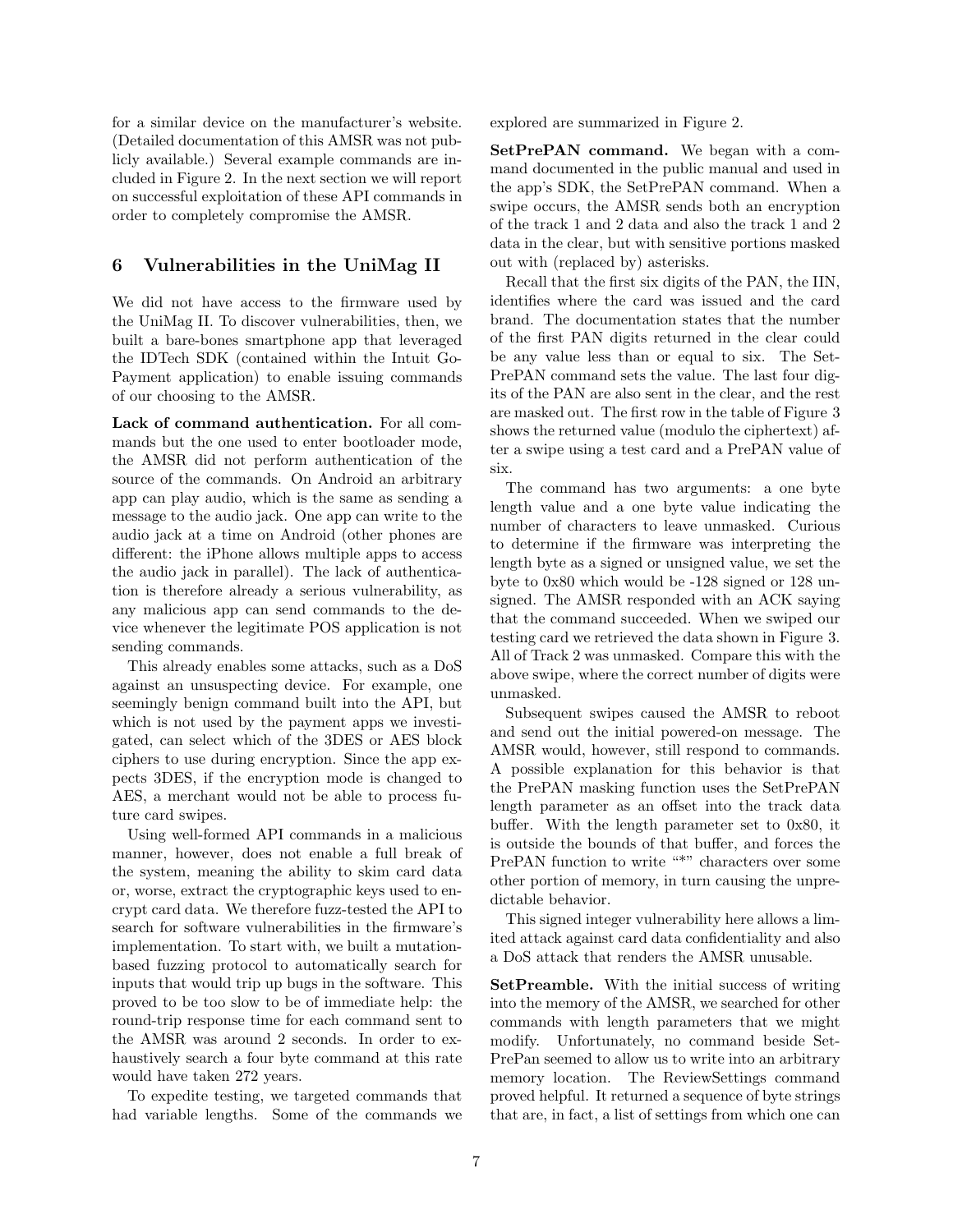| Command                     | Description                            | Vulnerability            | Implications           |
|-----------------------------|----------------------------------------|--------------------------|------------------------|
| Review device serial number | Returns the device's serial number     | n/a                      | serial<br>$\rm{Leaks}$ |
|                             |                                        |                          | number                 |
| Review KSN                  | Returns the devices current key serial | n/a                      | Leaks KSN              |
|                             | number                                 |                          |                        |
| Review Settings             | The review settings command returned   | $\overline{\phantom{0}}$ | Reveals undoc-         |
|                             | the settings for a number of commands  |                          | umented com-           |
|                             | that could be controlled by applica-   |                          | mands                  |
|                             | tion.                                  |                          |                        |
| SetPrePAN                   | Controls the number of the beginning   | Signed<br>in-            | PAN<br>sent in         |
|                             | account number digits that are not     | teger<br>logic           | the clear; DoS         |
|                             | masked, up to a max of 6 digits.       | vulnerability            |                        |
| $SetPream\overline{ble}$    | An undocumented command that sets      | No<br>bounds             | Device key re-         |
|                             | the preamble header appended to each   | checking                 | covery                 |
|                             | message sent by the AMSR to the        |                          |                        |
|                             | phone. Used by the SDK to synchro-     |                          |                        |
|                             | nize decoding of the waveform.         |                          |                        |
| Enter bootloader mode       | Command uses a challenge-response      | n/a                      | Firmware may           |
|                             | mechanism to enter into bootload       |                          | be replaced            |
|                             | AMSR's<br>mode and update the          |                          |                        |
|                             | firmware.                              |                          |                        |

Figure 2: Example IDTech SDK commands, inferred software vulnerabilities in their implementation, and implications.

| SetPrePAN Command (length) | Result                                                                                                                            |  |
|----------------------------|-----------------------------------------------------------------------------------------------------------------------------------|--|
| 02 53 49 01 06 03          | Track 1<br>601056******5410^CHIP0TLE/VL^2501***************************?*;<br>Track 2<br>601056******5410=2501*****************?* |  |
| 02 53 49 01 80 03          | Track 1<br>6010568266865410^CHIP0TLE/VL^2501***************************?*;<br>Track 2<br>6010568266865410=25010004000060057887?8  |  |

Figure 3: Unencrypted data returned in response to a swipe for different SetPrePAN values.

infer sufficient information to reconstruct the commands used to change the settings. So, for example, portions of the SetPrePAN command were returned as an entry. All of these returned strings matched documented commands except one, for which the byte string, in hex, was

#### $D1$  10 OF 55 55  $\cdots$  55 66

and where there are 14 repetitions of the byte value  $0x55$ . The byte  $0x10$  (as in other API commands) specifies the length of the argument. The argument, in turn, starts with a length given as a byte, the 0x0F byte above, followed by a string of that length. With further experimentation, we realized this is a command we will call SetPreamble, because the string specified in it  $(0x55 \cdots 0x66)$  above is the preamble for all subsequent messages from the AMSR to the phone.

For an initial test we set the length bytes to 0xFF and 0xFE and sent in 255 bytes of machine code that, if executed with proper alignment, would execute a jump to the lowest address of the code. This would test whether we could perform a trivial code injection attack.

Upon submitting this command, however, the device never responded. The device, furthermore, no longer responded to any control commands from the phone. That is, it was bricked. We believe that we overwrote crucial memory in the device preventing any further communication with the device. This therefore gave a more drastic DoS attack than that offered by the SetPrePAN (which disabled swipes but not, seemingly, the firmware's other functionality). We reiterate that any app can write to the audio port and so brick the device.

On a fresh device, we explored further this bounds checking vulnerability. We issued SetPreamble but with length bytes 0x11 and 0x10, but only a following string of length 0x0F. When we re-executed the Review Settings command an extra byte was re-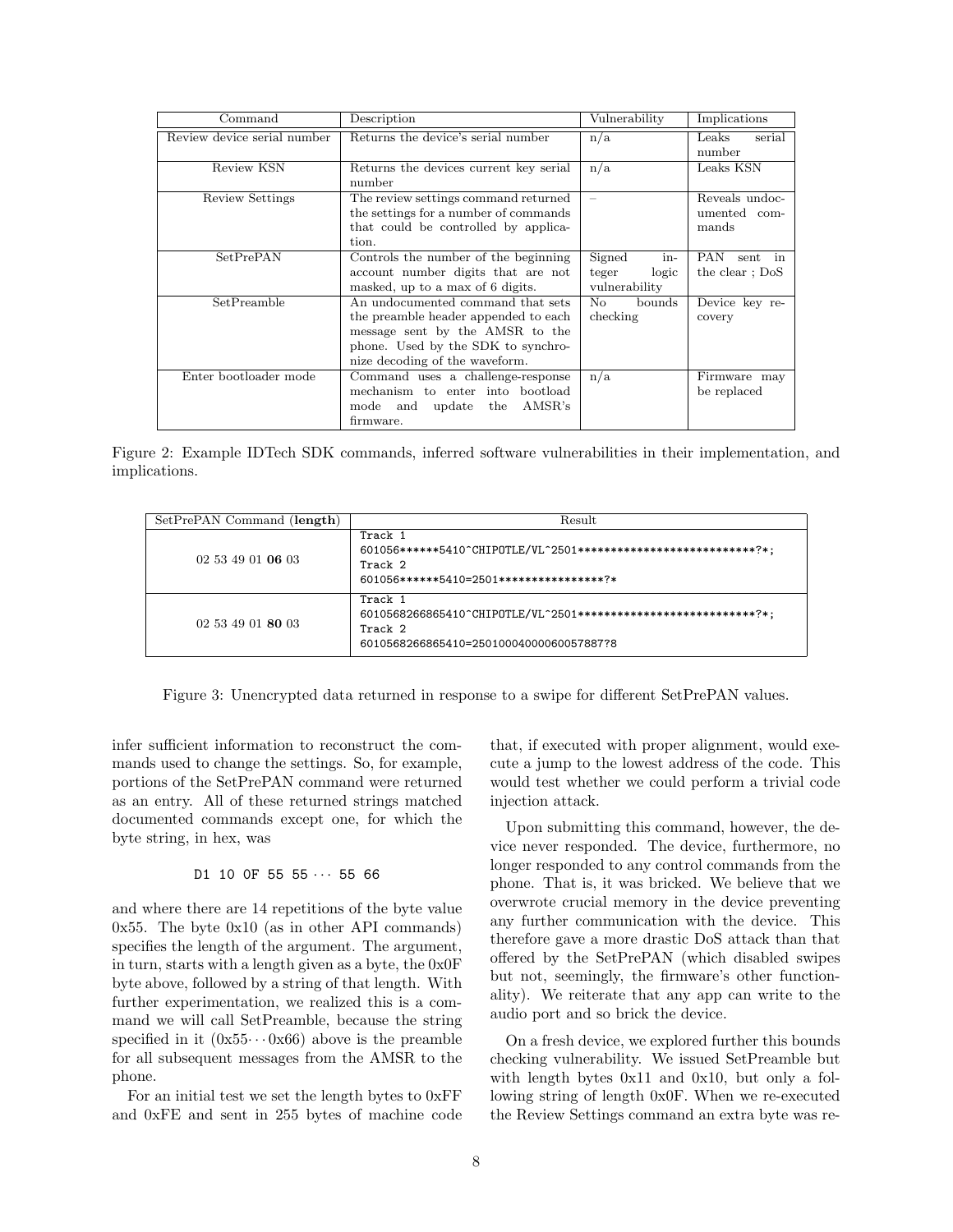turned from the memory in the card reader, and the same extra byte was present in the preamble. This suggested that the extra byte was leftover in a buffer from a previously submitted command.

We iterated this approach to find the maximum lengths we could indicate that would not overflow the buffer and cause the device to stop functioning, while minimizing the length of the actual preamble. This then maximized the gap between indicated and actual lengths. This lead us to the following Set-Preamble command

D1 3C 3B 55 55 55 55 55 55 55 55 66

Executing Review Settings after this command exposed most of a previously executed command and, strangely, the entire response for that command. It is unclear why this command's response was found immediately after it in the buffer; these bytes were not overwritten when new responses were sent by the device. On another fresh device, this previous command turned out to be the Key Load command as indicated by the response code found in the buffer. This command is used to provision the device with the initial key used with the derived unique key per transaction (DUKPT) protocol. This indicates that the command buffer being used here is on the nonvolatile flash memory, since otherwise it would have been lost after powering off.

DUKPT and Key Recovery. The DUKPT standard specifies a way in which to use a block cipher as a pseudorandom number generator in order to safely derive new encryption keys for each transaction. It is used frequently in the banking sector. This AMSR supported use of DUKPT with either AES or 3DES, the latter was used by our devices. Keying option two of 3DES is used [24], meaning two 56-bit keys  $K_1$  and  $K_2$  are used to encipher a 64-bit plaintext M via  $DES(K_1, DES^{-1}(K_2, DES(K_1, M)).$ Decryption of cyphertext  $C$  is simply the reverse:  ${\sf DES}^{-1}(K_1,{\sf DES}(K_2,{\sf DES}^{-1}(K_1,{\cal C})).$ 

The key loading command loads a 128-bit key that can be used for either AES or 3DES. The key is encoded as ASCII encodings of hex digits, so each byte encodes four bits of key material. In the case for 3DES, the least significant bit of each byte is used only within the DUKPT key derivations, and the remaining 112 bits are used as the keys  $K_1$  and  $K_2$ . In the response to the Load Key command is a key check value: the first three bytes of ciphertext resulting from evaluating 3DES using the just-loaded key and the all zeros message.

The memory leaked by the combination of Set-Preamble and Review Settings commands reveals 15.5 bytes of the 16 byte initial DUKPT key along with the three byte key check value. The remaining four bits of the key are not revealed because the first byte of key material is overwritten by the Set-Preamble string argument. (Each key byte is hex encoded, so losing one byte of the encoding loses four bits of the key.) The key check value provides a plaintext-ciphertext pair. Other API commands conveniently provided the key serial number and device serial number; the message sent in response to a swipe also contains these values. At this stage we have everything needed to brute force the remaining four bits of the initial DUKPT key, and from there derive any past or future key used by the AMSR.

To confirm this, we generated new keys from the initial DUKPT key we retrieved from the device. We then swiped our card, matched the key serial number sent in the swipe to one of the generated keys, and decrypted the first track with 3DES in CBC mode using the first 8 bytes of the encrypted data as the IV. The second track was encrypted in the same manner with a new 8 byte IV from the data. The decrypted card data matched our test card:

#### 8266865410^CHIPOTLE/VL^25010004000060057887 266865410=25010004000060057887?8

Entering bootloader mode. As a final security issue, we investigated the possibility of loading new firmware onto the device. Recall that the Enter Bootloader command is the only API command that requires authentication from the phone. In the authentication request message, a key serial number is indicated; this matched the one just extracted from the device. Thus, the next derived DUKPT key also enables administrative access to update the firmware. We were able to upload new firmware to the device in blocks; after each block uploaded the device responded affirmatively with the ACK response. However, the firmware did not run properly. The device requires it to be in a specific format that is not publshed in the specifications. With further effort and knowledge (i.e., access to a copy of the current firmware of the AMSR), we suspect that an attacker would be able to craft a runnable malicious firmware.

Summary. In summary, we found several glaring vulnerabilities in this widely used AMSR:

- 1. API commands are not authenticated, so arbitrary applications can send commands (the audio port is world writable on Android).
- 2. The implementation of the only documented API command with a length value as a param-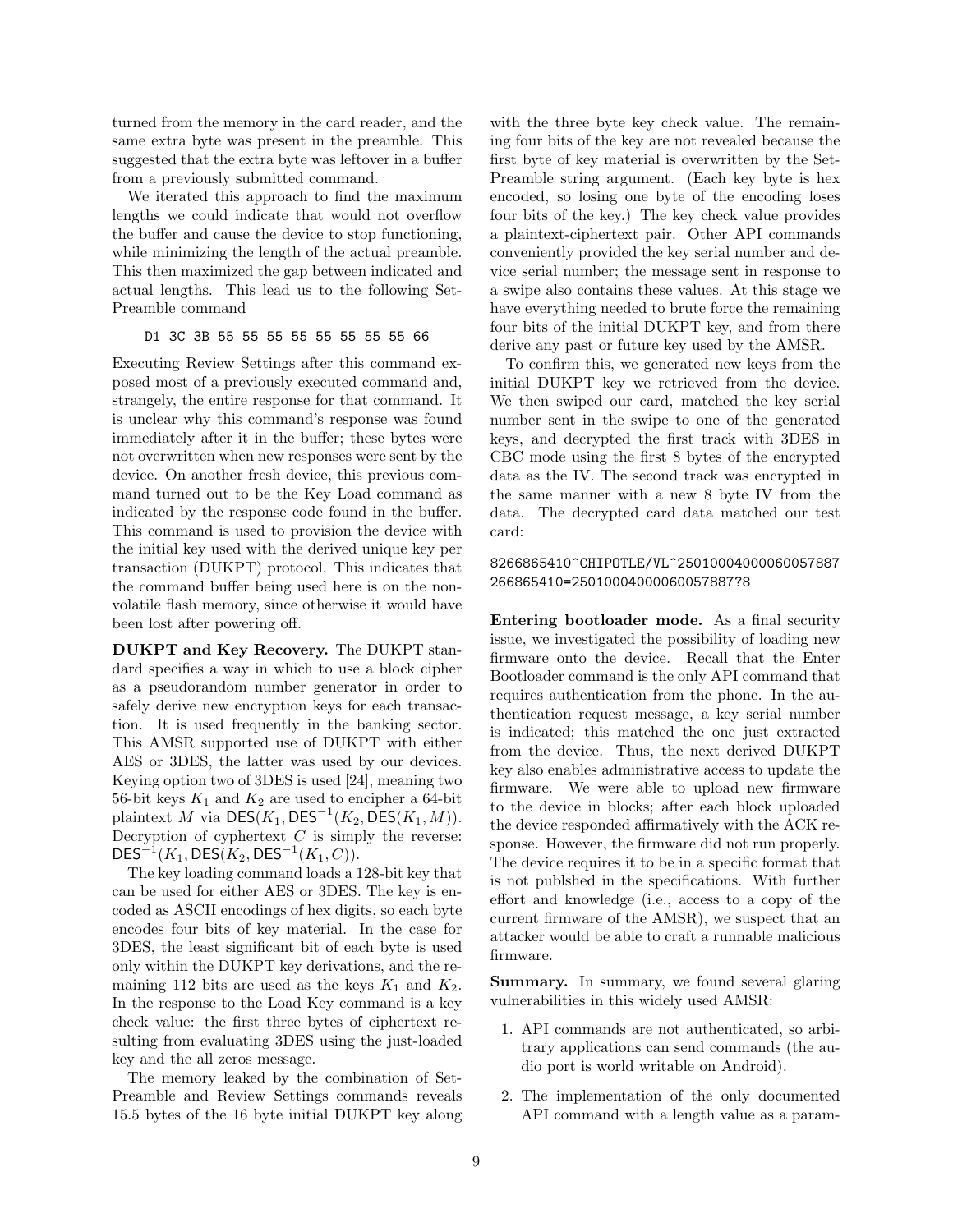eter suffered from a signed integer vulnerability allowing one to turn off masking of the PAN and also disable the device from being used for future transactions.

- 3. The implementation of an undocumented API command contained a bounds checking vulnerability that enables an arbitrary application on the device to either brick the device, or extract information sufficient to decrypt all past and future card data encrypted by the device.
- 4. An arbitrary application on the phone can, using the extracted key material, enter privileged mode on the device. This may enable malicious firmware to be installed on the AMSR.

## 7 Discussion: the Verifone vx670

As a point of comparison, we also performed a cursory investigation of a Verifone vx670 all-in-one standalone POS device. The contrast in terms of security engineering could not be starker. The vx670 has several layers of tamper-response countermeasures. Tamper-response can render more expensive the types of hardware attacks seen in the wild [31, 30, 22]. The AMSRs we investigated have no specific hardware attack countermeasures: instead, they appear to rely upon the small form factor to prevent use of hardware skimmers. The vx670's payment software is difficult to obtain from a device (we were able to extract a portion of it via a difficult-to-access open JTAG port). This slows down, but does not prevent, analysis of the software for vulnerabilities. In comparison, the apps of smartphone POS devices were trivial to download and reverse engineer. The vx670 uses public-key cryptography; all payment applications we looked at used either no cryptography, poor software cryptography within apps, or symmetric encryption on the AMSR to protect card data and other credentials. The only AMSR that implemented a rich firmware API fell over easily and repeatedly in the face of a malicious app running on the smartphone.

Our experiences provide anecdotal evidence of a marked decrease in security precautions with the newer smartphone POS solutions. Our cursory inspection certainly does not rule out vulnerabilities in the vx670 (let alone other standalone POS devices), but does show that new smartphone POS systems represent lower hanging fruit for attackers.

### 8 Conclusion

The ubiquity of smartphones has lead to widespread deployment of smartphone-based POS systems. This represents a significant architectural shift from prior commodity standalone POS devices, and one that seems to have, in notable cases, left security engineering struggling to keep up.

Our analysis suggests some general issues underlying the (in)security of smartphone POS systems. First, the audio port is being used in unenvisioned, security-critical ways. Some of the POS systems appear to (at least implicitly) consider it to be a secure channel, even though there is no fine-grained access control offered by the smartphone OS. Second, passive AMSRs (that include encryption) proved, at least in our investigations, a significantly less vulnerable design point compared to active AM-SRs. Future work might clarify whether there is a need for active AMSRs in this context at all, or if there are deployable architectures that will encourage improved security engineering for active AM-SRs. Third, the proprietary nature of the payment industry stands in the way of proper security auditing. For example, the vulnerabilities we found would likely be easily caught via a source-code review.

Finally we note that the issues uncovered here are unlikely to be unique to the payment domain. The move to use mobile phones as a platform for hosting special-purpose embedded devices will arise in other settings, and there may be overarching security engineering principles that will apply equally well to POS systems and beyond.

Disclosures and vendor response. The most severe vulnerabilities (discussed in Section 6) we uncovered were reported to the companies involved (Intuit and IDTech), and with approximately 90 days of lead time before public disclosure would occur. Both companies responded quickly; worked together to develop a firmware patch; allowed us to verify the patch prevented all the attacks we had uncovered; and have scheduled an upgrade to occur before public release of this paper. We note that this was only possible because of the active nature of the AMSR. We thank the employees of the companies for their professionalism and for their successful efforts to improve their customers' security.

### References

[1] bcrypt, 2002. http://bcrypt.sourceforge. net/.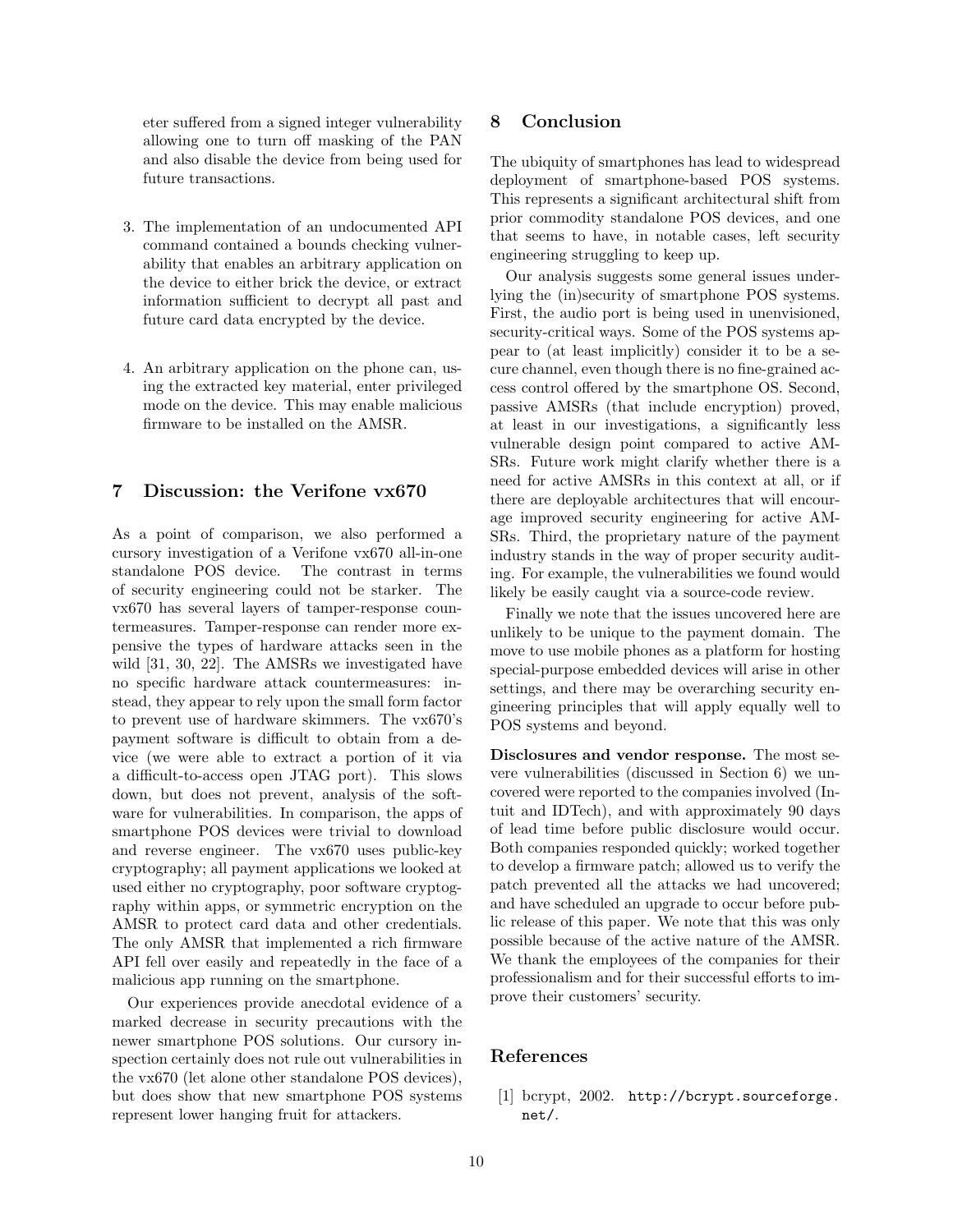- [2] PCI Data Security Standard v 2.0, 2010. https://www.pcisecuritystandards.org/ security\_standards/documents.php.
- [3] An Open Letter to the Industry and Consumers, 2011. www.sq-skim.com.
- [4] Java cryptography architecture reference guide, 2011. http://docs.oracle.com/javase/6/ docs/technotes/guides/security/crypto/ CryptoSpec.html#PBEEx.
- [5] Android javax.crypto API, 2012. http: //developer.android.com/reference/ javax/crypto/package-summary.html.
- [6] Apple App Store, 2012. http://www.apple. com/itunes.
- [7] Chip and PIN, 2012. Homepage: http://www. chipandpin.co.uk/.
- [8] Google Play, 2012. https://play.google. com/store.
- [9] NFC Forum, 2012. http://www.nfc-forum. org/.
- [10] RFID, 2012. Homepage: http://www.rfid. org/.
- [11] ANSI X9.24-1992. Financial Services Retail Key Management, 1992.
- [12] T. Armstrong. Stealing apps, installing ads, 2011. http://www.securelist.com/en/blog/ 208193251/Stealing\_apps\_installing\_ads.
- [13] L. Cai and H. Chen. TouchLogger: inferring keystrokes on touch screen from smartphone motion. In Proceedings of the 6th USENIX conference on Hot topics in security (Hot-Sec'11). USENIX Association, Berkeley, CA, USA, pages 9–9, 2011.
- [14] W. Enck, P. Gilbert, B. Chun, L. Cox, J. Jung, P. McDaniel, and A. Sheth. Taintdroid: an information-flow tracking system for realtime privacy monitoring on smartphones. In Proceedings of the 9th USENIX conference on Operating systems design and implementation, pages 1–6. USENIX Association, 2010.
- [15] A. Felt, M. Finifter, E. Chin, S. Hanna, and D. Wagner. A survey of mobile malware in the wild. In Proceedings of the 1st ACM workshop on Security and privacy in smartphones and mobile devices, pages 3–14. ACM, 2011.
- [16] M. Fossi. Symantec report on the underground economy, 2008. Symantec Corporation.
- [17] F. Hechler. Encrypt/decrypt strings, 2009. http://www.androidsnippets.com/ encryptdecrypt-strings.
- [18] X. Jiang. GingerMaster: First Android Malware Utilizing a Root Exploit on Android 2.3 (Gingerbread), 2011. http://www.csc.ncsu. edu/faculty/jiang/GingerMaster.
- [19] X. Jiang. Security Alert: New Android SMS Trojan – YZHCSMS – Found in Official Android Market and Alternative Markets, 2011. http://www.csc.ncsu.edu/faculty/ jiang/YZHCSMS/.
- [20] X. Jiang. Security Alert: New Stealthy Android Spyware – Plankton – Found in Official Android Market, 2011. http://www.csc.ncsu. edu/faculty/jiang/Plankton/.
- [21] X. Jiang. Security Alert: New RootSmart Android Malware Utilizes the GingerBreak Root Exploit, 2012. http://www.csc.ncsu.edu/ faculty/jiang/RootSmart.
- [22] Kevin McCallum. Losses mount from skimming scam at Lucky store in Petaluma, 2011. http://www.pressdemocrat.com/article/ 20111205/ARTICLES/111209763/1350?Title= Losses-mount-from-skimming-scam-at -Lucky-store-in-Petaluma.
- [23] M. Meriac and H. Plötz. Analyzing a modern cryptographic RFID system, 2010. Presentation at the 27th Chaos Computer Congress.
- [24] National Institute of Standards and Technology. FIPS PUB 46-3: Data Encryption Standard  $(DES)$ . Oct. 1999. supersedes FIPS 46-2.
- [25] R. Wang and S. Chen and X. Wang and S. Qadeer. How to Shop for Free Online – Security Analysis of Cashier-as-a-Service Based Web Stores. In Proceedings of the 32nd IEEE Symposium on Security and Privacy, 2011.
- [26] Rui Wang and Shuo Chen and XiaoFeng Wang. Signing Me onto Your Accounts through Facebook and Google: a Traffic-Guided Security Study of Commercially Deployed Single-Sign-On Web Services. In Proceedings of the 33rd IEEE Symposium on Security and Privacy, 2012.